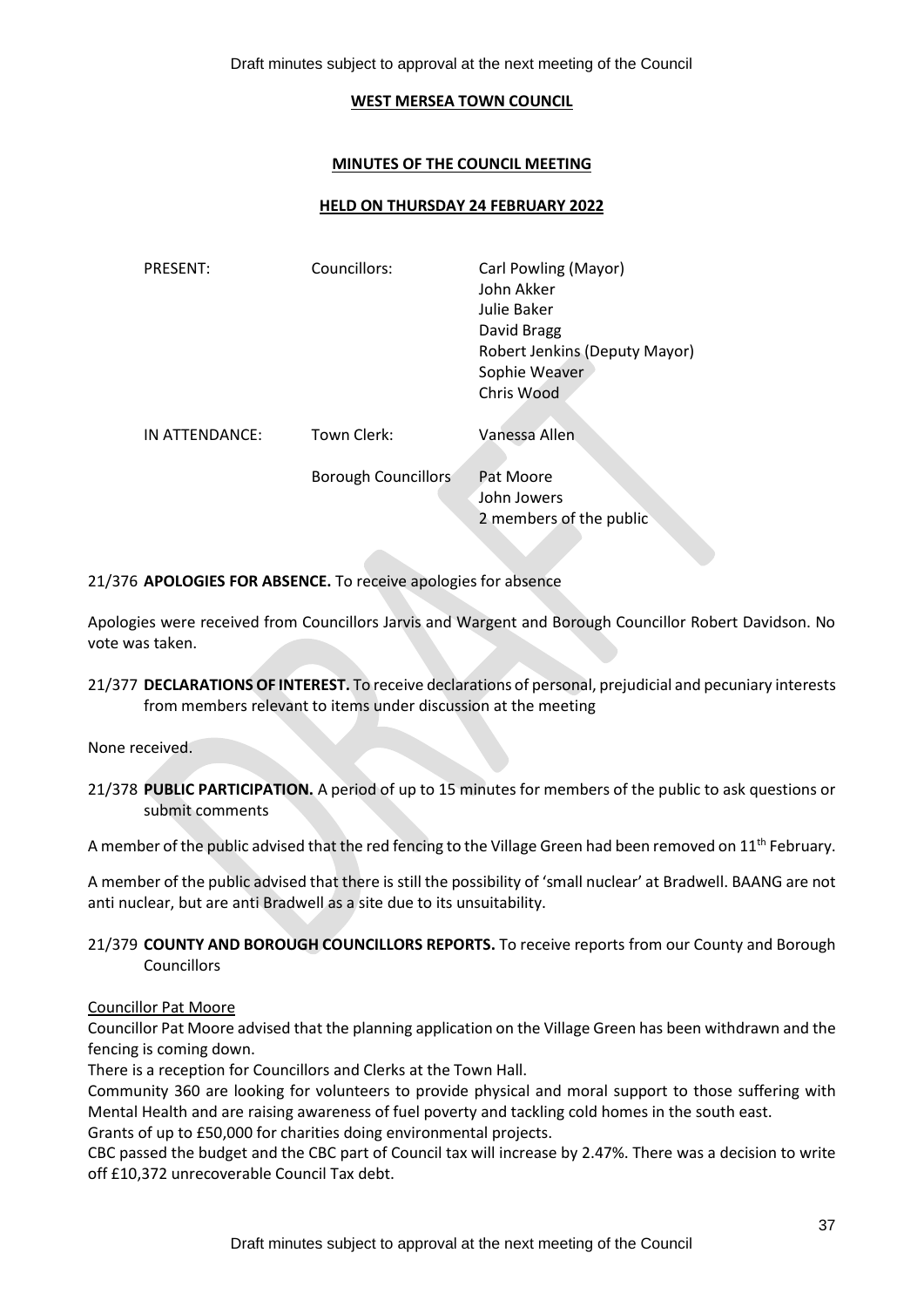The Local Plan meeting has been deferred as part 2 has not come back from the Inspector yet, and is unlikely to come before full Council until after the elections in May.

There is a Covid Commemoration event at the Mercury Theatre, tickets will be allocated by ballot.

Covid 19 Business Grants are still available for those in the hospitality sector.

Rough sleepers were housed during storm Eunice.

The Boundary Commission Consulting on Boundary Changes open from 22/02/22 to 04/04/22.

# Councillor John Jowers

Councillor Jowers reported that the Environment Bill has been debated, there was discussion on conservation of oysters and the idea of a park and bike, there is funding available.

The flood defence scheme was budgeted to cost £186,000 and has cost £486,000 to date, both the Government and Environment Agency have contributed to funding.

Success of the Mersea Harbour recharge project which cost £1.55m.

From 22/23 50% of Councillor Jowers' annual CBC grant funding will be amalgamated amongst ECC Councillors for Colchester into a £40-50,000 fund. Councillor Jowers welcomes any suggestions for projects. Councillor Weaver has done well with the Changing Places Toilet facility with some of the funding coming from ECC.

There is a Planning application to modify some of the conditions on the incinerator at Rivenhall.

# 21/380 **CONFIRMATION OF PREVIOUS MINUTES.** To confirm Minutes of the Council Meeting of 3rd February 2022

# **It was RESOLVED that the MINUTES of the Council meeting held on 3 rd February 2022, be confirmed as a true record of the meeting.**

Councillor Akker advised that today was the 3rd of 8 days scheduled for the Planning Appeal for 102 East Road.

Councillor Wood attended the meeting at 7.25pm

# 21/381 **PLANNING APPLICATIONS.** To consider Planning Application received

22 0184. Construction of a single storey flat roofed rear extension and carrying out a loft conversion. 23 East Road, West Mersea – Mr G Sexton. Consultation expiry date: 21.02.22

# **Following discussion it was RESOLVED that CONSENT be granted in respect of this application.**

21/382 **PLANNING DECISIONS.** To receive notification of Planning Decision

## Application passed

21 2995. Proposed siting of 1 additional static holiday caravan on the northern element of West Mersea Holiday Park. West Mersea Holiday Park, Seaview Avenue, West Mersea – Park Holidays (UK) Ltd

21/383 **APPROVAL OF PAYMENTS.** To approve payments made and to be made, details circulated.

# **It was RESOLVED to approve payments, with the inclusion of payment to ELAS Ltd in settlement of contract.**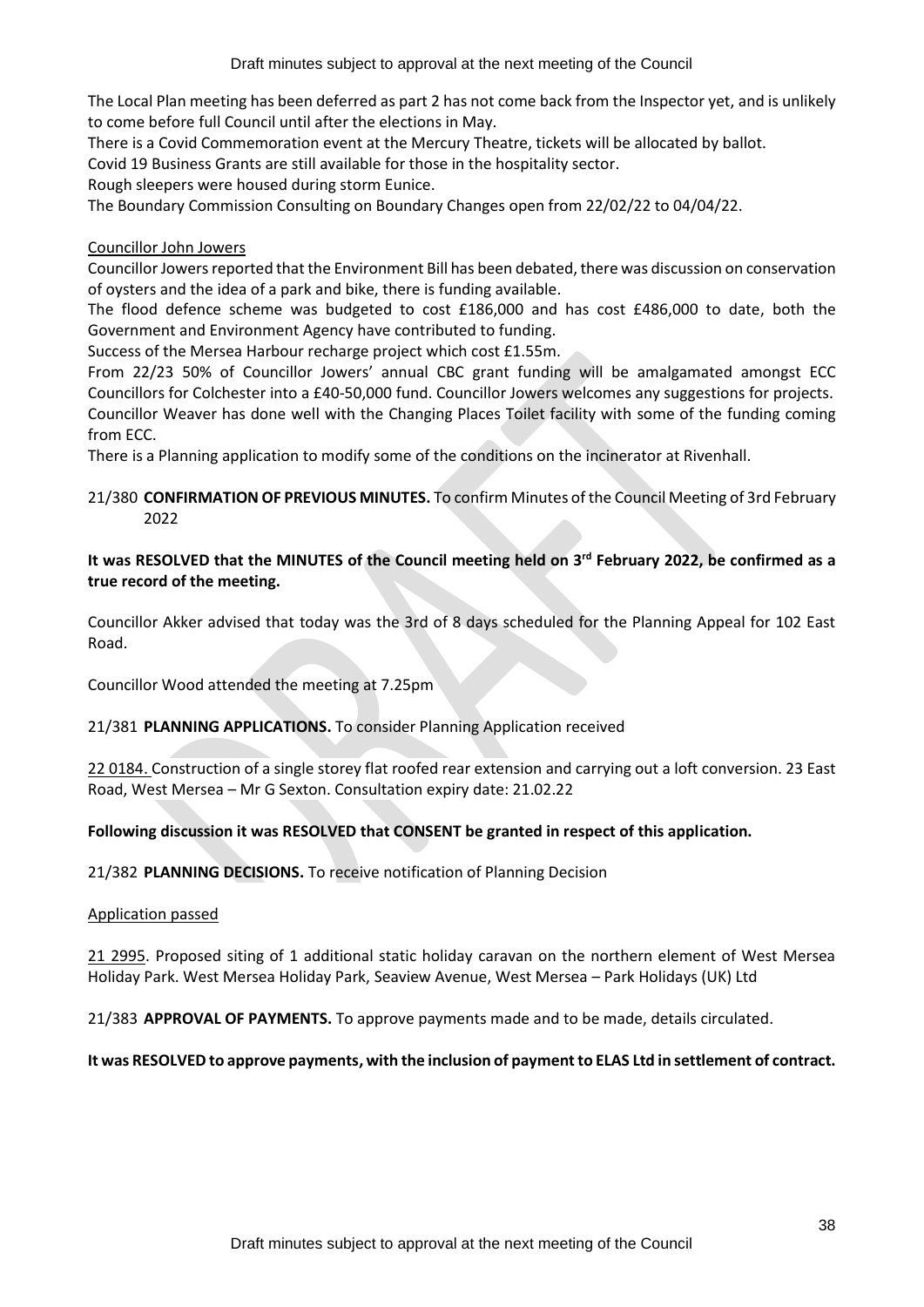Draft minutes subject to approval at the next meeting of the Council

### 21/384 **CHANGING PLACES**

- To receive an update
- To agree additional costs for cesspool

Councillor Weaver reported that the unit is in place and groundworks to ramp have been completed, Building Control will be visiting site shortly.

# **It was RESOLVED to agree additional costs for cesspool works as long as Colchester Borough Council are in agreement.**

Councillor Weaver will advise CBC Asset Manager and CBC Parks and Recreation Officer of cesspool details and location.

## 21/385. **QUEENS JUBILEE**

- Meeting date to be set for working group
- To set and agree project plan,
- To consider draft budget
- To grant authority to a Councillor (other than Chair of working group) to approve spending against the draft budget agreed by the working group to enable booking of services
- To consider planting of a mature tree

Councillor Weaver reported that a 4 day event had been planned, starting with Lighting of the Beacon on Thursday 2nd June at 7pm. All events need volunteers.

# **It was RESOLVED to increase the budget to £12,000 with a contingency of £3,000 with authority to spend within the guidelines with authority of Mayor or Deputy Mayor and with the Town Clerk.**

Councillor Powling will apply for the road closure for the Street Party on Friday 3<sup>rd</sup> June.

A mature Oak tree has been sourced from CBC Woodland and Open Spaces Project Officer, following discussion it was agreed that the tree should be planted in School Gardens with a metal plaque and protection.

21/386 **POST ITEM.** To discuss proposal from Proud of Mersea

Following discussion it was agreed to direct Proud of Mersea to the Councils Grant Awarding Policy.

21/387 **PARKING WORKING GROUP.** To receive an update from the Parking Working Group

Councillor Akker provided an update, advising that the working group had met. Two subgroups have been looking at Coast Road and the Esplanade and are drawing up proposals which will be brought before the Council. NEPP have not indicated time table for removal of red lines. Councillor Akker will have an informal discussion with NEPP regarding the technical aspects of alternatives.

21/388 **NEXT AGENDA.** Items to be added to next agenda